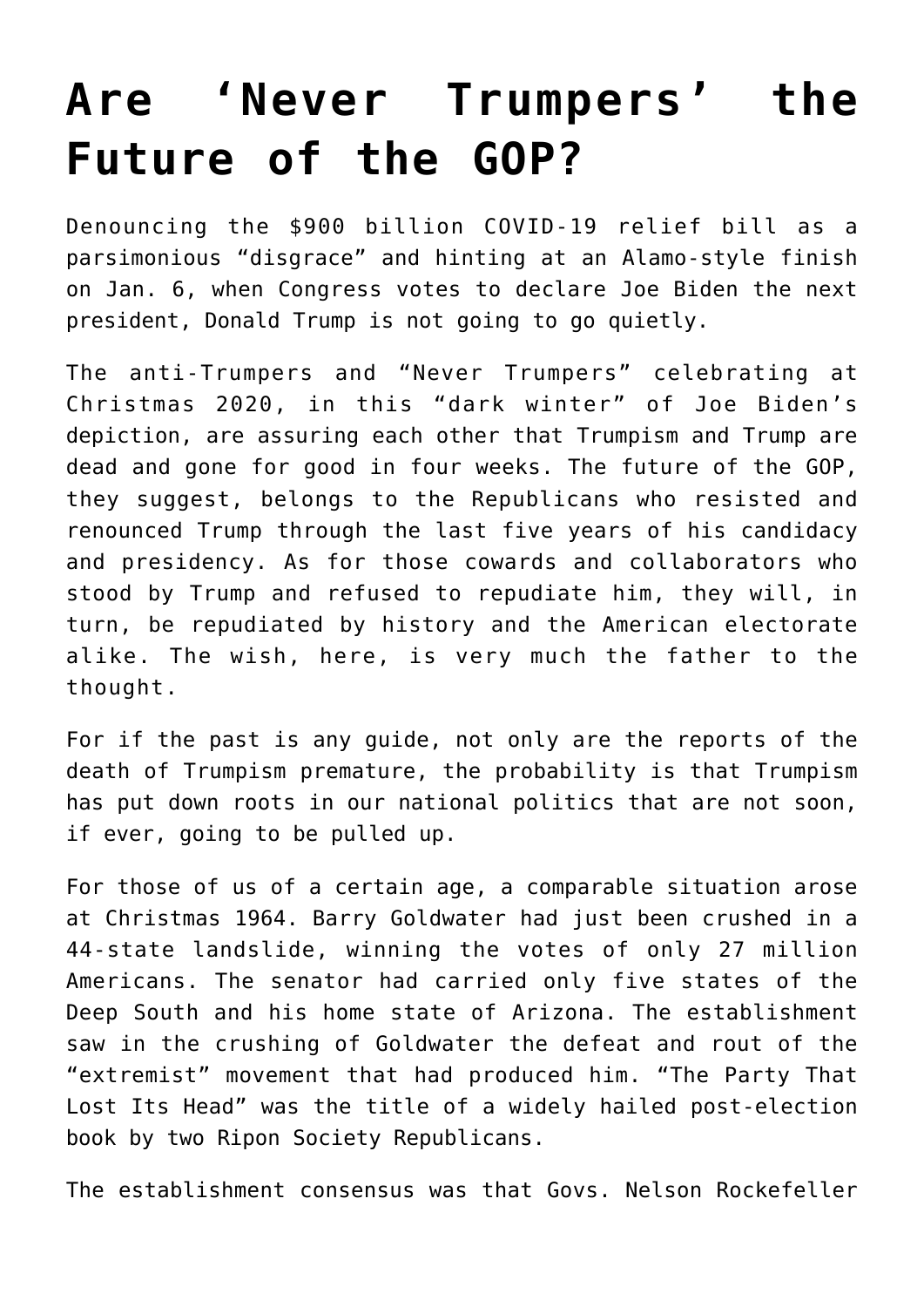of New York, William Scranton of Pennsylvania and George Romney of Michigan were the future of the party, if it was to have a future. What followed?

Richard Nixon, who had stood by Goldwater when the party's liberal elite abandoned him, would lead the GOP to recapture 47 House seats in 1966, take the presidency in 1968, and run up a 49-state landslide in 1972. Thus began a period of GOP presidential ascendancy, with Nixon, Reagan, and Bush I winning five of six elections from 1968 to 1988, until the first baby boomer president, Bill Clinton, arrived on the scene. And while there are differences between now and then, there are many similarities.

Do the anti-Trumpers or "Never Trumpers" represent the future of the GOP? If so, where is the postwar precedent for this? No Republican who turned his back on Goldwater was ever nominated for president or vice president following Goldwater's defeat. When President Gerald Ford put Rockefeller on his ticket after taking over from President Nixon, the Kansas City convention of 1976 demanded Rockefeller's removal as the price of party unity. Rockefeller was sacrificed, as the right had demanded. Four years after Ford's defeat, Mr. Conservative himself, Ronald Reagan, Goldwater's most effective surrogate in 1964, was nominated and won successive landslides in 1980 and 1984.

Other factors and forces point to the probability that Trumpism has a major role in the party's future.

Where Presidents Truman, Nixon, and George W. Bush left office with approval ratings in the 20s, Trump's approval rating is still in the 40s, where it has been for the duration of his presidency. Second, the issues that propelled Trump to the nomination and the Oval Office still resonate with the American people. Among them are mass migration, insecure borders, and dependency upon foreign imports for the necessities of our national life.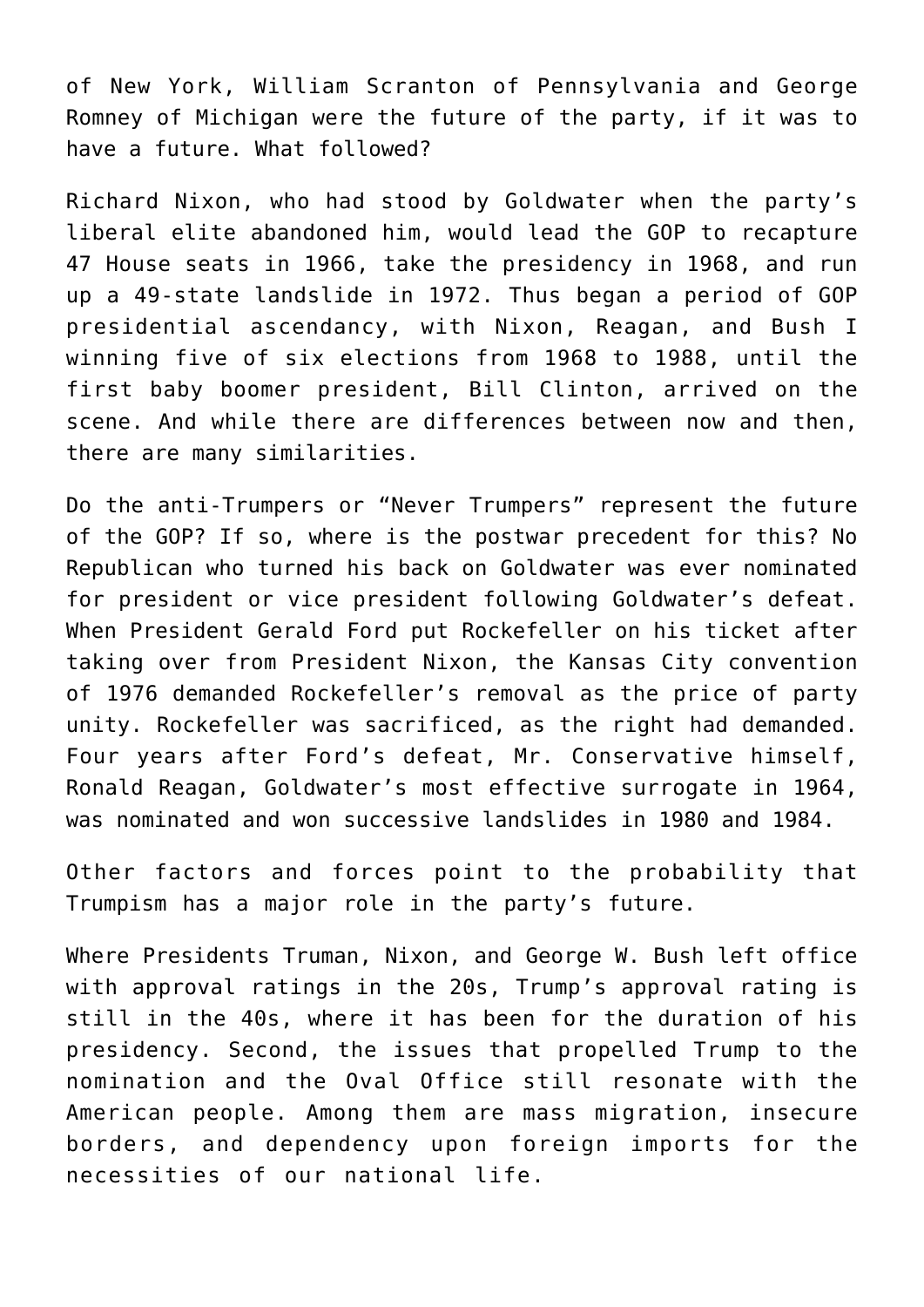Moreover, there is shrinking support for a foreign policy that has us tied down militarily in Europe, East Asia, and the Middle East, to fight if need be, in the defense of scores of nations, few of which have a direct bearing on the national security of the United States. Another issue Trump elevated and exploited that is more acute now than in 2016, is a distrust of the media, the "deep state," and the political, cultural, and academic establishments that have alienated the 74 million who voted for Trump.

And if the past is prologue, the Republican Party will make a major comeback in 2022.

Consider. Two years after his smashing victory over Goldwater, LBJ and his party lost 47 House seats. Ronald Reagan, after his landslide in 1980, lost 26 House seats in 1982. After routing Bush I in 1992, Bill Clinton lost 54 House seats and the Senate. Two years after winning the presidency, Barack Obama lost both the House and Senate in 2014. Is it likely Joe Biden will be celebrating his 80th birthday after making history by leading his party to control of Congress in 2022?

For Republicans, the nomination of 2024 is a prize to be sought. However, if one has spent the last four years trashing Trump, it may be as out of reach as it was for Rocky.

COPYRIGHT 2020 CREATORS.COM

—

*Dear Readers,*

*Big Tech is suppressing our reach, refusing to let us advertise and squelching our ability to serve up a steady diet of truth and ideas. Help us fight back by [becoming a](https://www.chroniclesmagazine.org/subscribe/) [member](https://www.chroniclesmagazine.org/subscribe/) for just \$5 a month and then join the discussion on Parler [@CharlemagneInstitute!](https://parler.com/profile/CharlemagneInstitute)*